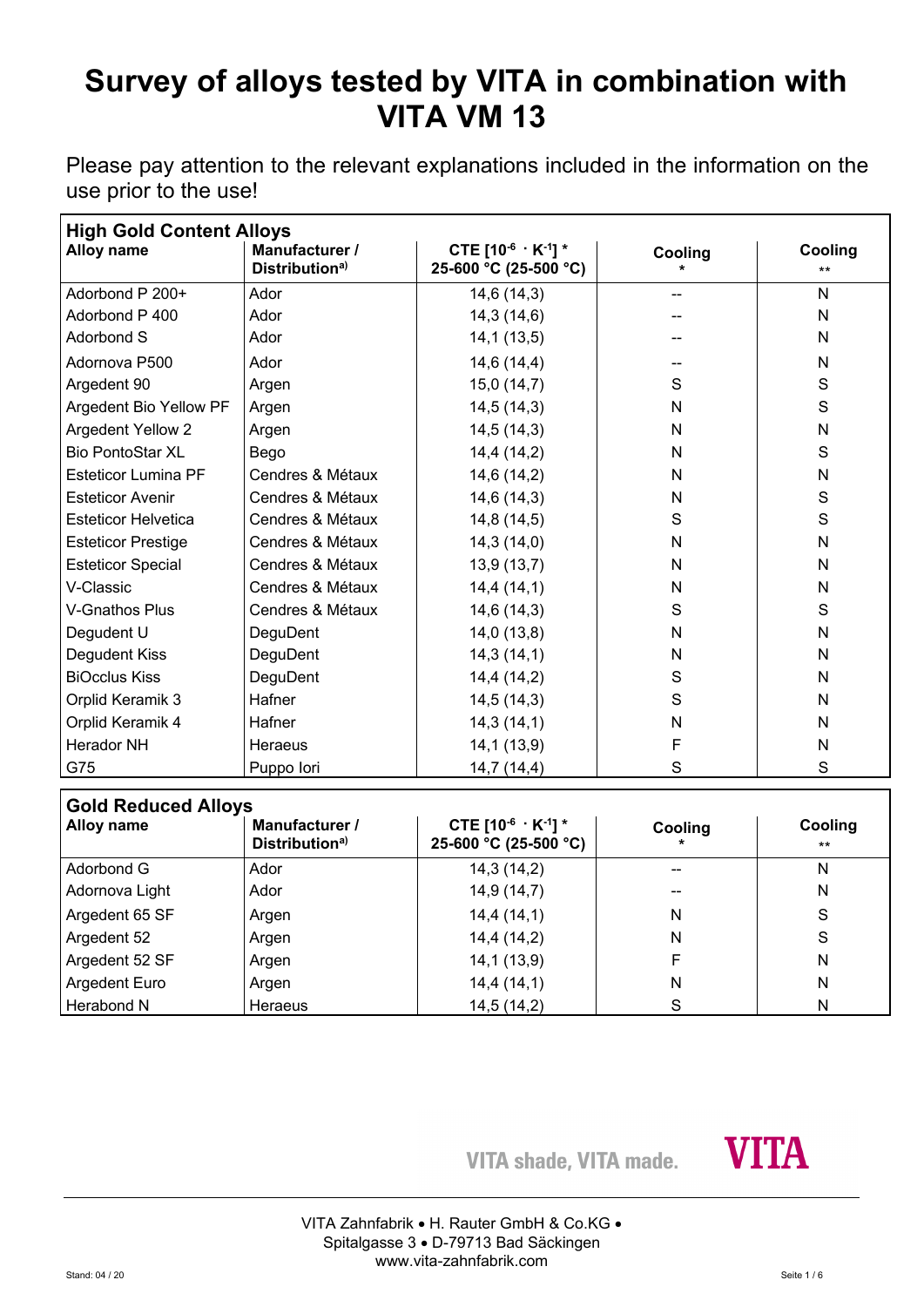Please pay attention to the relevant explanations included in the information on the use prior to the use!

| <b>Gold Reduced Alloys</b> |                                              |                                                         |         |                  |  |
|----------------------------|----------------------------------------------|---------------------------------------------------------|---------|------------------|--|
| Alloy name                 | Manufacturer /<br>Distribution <sup>a)</sup> | CTE $[10^{-6} \cdot K^{-1}]$ *<br>25-600 °C (25-500 °C) | Cooling | Cooling<br>$***$ |  |
| V-Deltaloy                 | Cendres & Métaux                             | 14,5(14,3)                                              | N       |                  |  |
| V-Delta Spezial            | Cendres & Métaux                             | 14,7(14,5)                                              | S       | S                |  |
| K <sub>520</sub>           | <b>INCOMET</b>                               | (13,6)                                                  | --      | Ν                |  |
| 45 Plus                    | Puppo lori                                   | 14,3                                                    | --      | N                |  |
| Penta Gamma                | Puppo lori                                   | 14,0                                                    | --      | N                |  |

| Palladium Base Alloys (Palladium Content up to 80%) |                                              |                                                         |         |                  |
|-----------------------------------------------------|----------------------------------------------|---------------------------------------------------------|---------|------------------|
| <b>Alloy name</b>                                   | Manufacturer /<br>Distribution <sup>a)</sup> | CTE $[10^{-6} \cdot K^{-1}]$ *<br>25-600 °C (25-500 °C) | Cooling | Cooling<br>$***$ |
| Argelite 55                                         | Argen                                        | 15,0(14,8)                                              | S       | S                |
| Argelite 80 SF+                                     | Argen                                        | 14,3(14,1)                                              | N       | N                |
| BegoPal 300                                         | Bego                                         | 14,0(13,8)                                              |         | N                |
| Pangold Keramik N2                                  | Hafner                                       | 14,2(14,1)                                              | N       | N                |
| Albabond B                                          | Heraeus                                      | (13,5)                                                  |         | N                |
| <b>PAL KERAMIT 3</b>                                | <b>NOBIL METAL</b>                           | 14,8 (14,5)                                             |         | N                |
| Gamma Cast                                          | Puppo lori                                   | 14,8                                                    |         | S                |
| Style Plus                                          | Puppo lori                                   | 14,3                                                    | --      | S                |

### **Base Metal Cast Alloys**

| Dase Metal Oast Alloys<br>Alloy name | Manufacturer /<br>Distribution <sup>a)</sup> | CTE $[10^{-6} \cdot K^{-1}]$ *<br>25-600 °C (25-500 °C) | Cooling | Cooling<br>$***$ |
|--------------------------------------|----------------------------------------------|---------------------------------------------------------|---------|------------------|
| System KN                            | Adentatec                                    | 14,0                                                    | S       | N                |
| Adorbond CC                          | Ador                                         | 14,0(13,9)                                              |         | N                |
| System NE                            | Adentatec                                    | 14,8                                                    | S       | N                |
| Argeloy NP Be Free                   | Argen                                        | 14,4(14,1)                                              | N       | N                |
| Argeloy NP V                         | Argen                                        | 14,0(13,6)                                              | N       | N                |
| Argeloy NP Star                      | Argen                                        | 14,1                                                    | N       | N                |
| <b>Auverbond Plus</b>                | <b>BCS Cervos</b>                            | (13,9)                                                  |         | N                |
| Wirobond C                           | Bego                                         | 14,2(14,0)                                              | S       | S                |
| Wiron 99                             | Bego                                         | 14,0(13,8)                                              | N       | S                |
| Wirocer plus                         | Bego                                         | 14,0(13,8)                                              | N       | N                |
| Wirobond 280                         | Bego                                         | 14,2(14,0)                                              | N       | $\mathsf S$      |
| Wirobond SG                          | Bego                                         | 14,3(14,1)                                              | S       | S                |
| Gialloy CB/N                         | <b>BK Giulini</b>                            | 14,0                                                    | N       | N                |
| Gialloy CB                           | <b>BK Giulini</b>                            | 14,1                                                    | S       | S                |

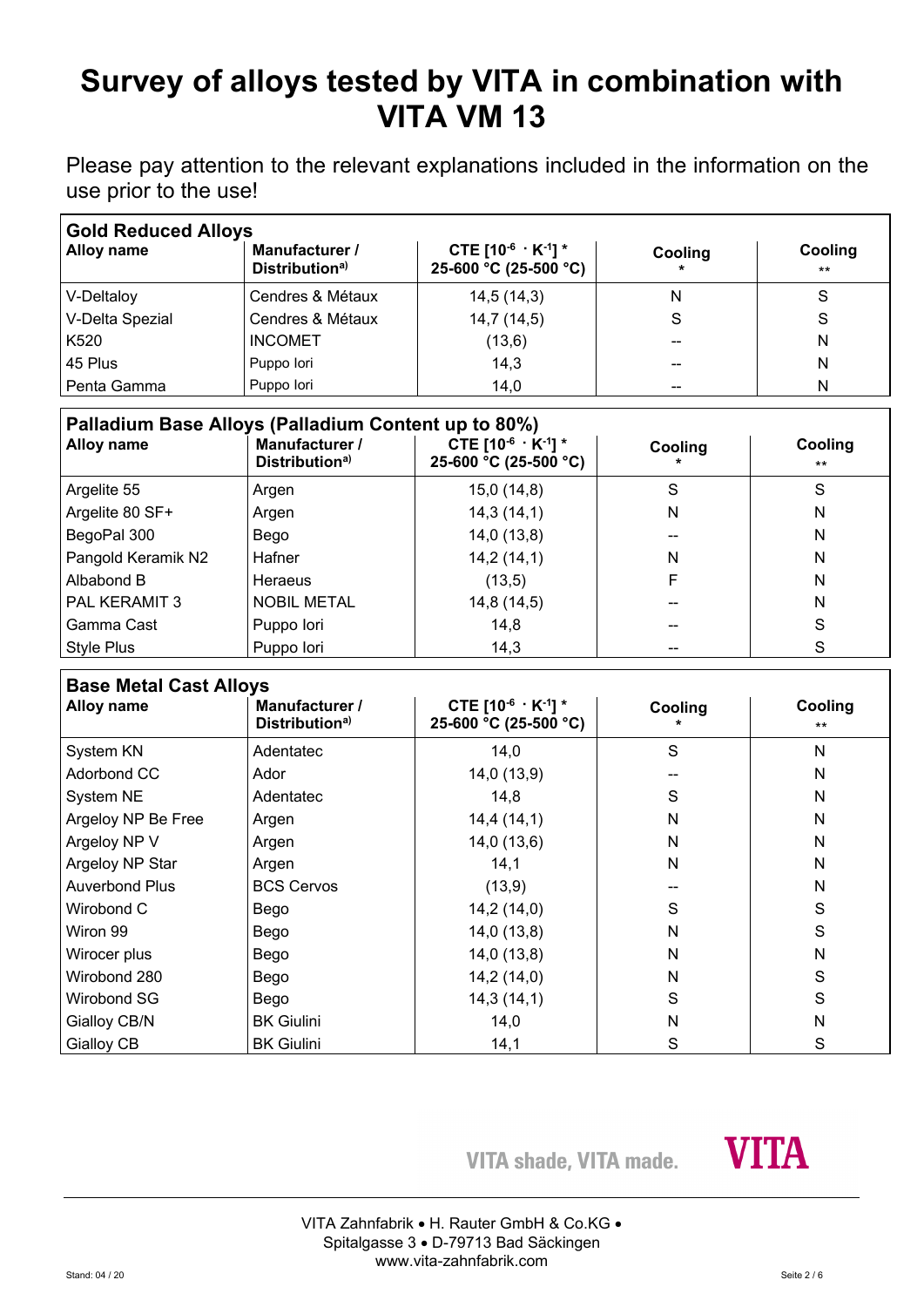Please pay attention to the relevant explanations included in the information on the use prior to the use!

| <b>Base Metal Cast Alloys</b>         |                                              |                                                   |                                |                  |  |
|---------------------------------------|----------------------------------------------|---------------------------------------------------|--------------------------------|------------------|--|
| Alloy name                            | Manufacturer /<br>Distribution <sup>a)</sup> | CTE [10-6 $\cdot$ K-1] *<br>25-600 °C (25-500 °C) | Cooling                        | Cooling<br>$***$ |  |
| <b>Esteticor Biennor CF</b>           | Cendres & Métaux                             | 14,2(13,8)                                        | $\mathsf{N}$                   | N                |  |
| Starloy soft                          | DeguDent                                     | 14,9                                              | S                              | S                |  |
| Splendido-270                         | Dentale Kompetenz                            |                                                   |                                | $\mathbf S$      |  |
| Stella-280                            | Dentale Kompetenz                            | 14,6                                              |                                | S                |  |
| <b>Nice-188</b>                       | Dentale Kompetenz                            | 14,1                                              |                                | N                |  |
| Nimbo 180                             | Dentale Kompetenz                            | 14,0(13,7)                                        |                                | N                |  |
| Magia 300                             | Dentale Kompetenz                            | 14,6(14,0)                                        |                                | N                |  |
| remanium 2000+                        | Dentaurum                                    | (14,0)                                            | S                              | $\mathbf S$      |  |
| remanium star                         | Dentaurum                                    | (14,1)                                            | $\mathsf{S}$                   | S                |  |
| remanium CS                           | Dentaurum                                    | (14,0)                                            | $\mathsf{N}$                   | N                |  |
| remanium CSe                          | Dentaurum                                    | (14, 0)                                           | $\mathsf{N}$                   | N                |  |
| remanium secura                       | Dentaurum                                    | (14,4)                                            | S                              | N                |  |
| remanium star CL                      | Dentaurum                                    | (14,1)                                            |                                | $\mathbf S$      |  |
| <b>Biodur</b>                         | <b>DSF Diamon</b>                            | (14,3)                                            | $\mathsf{S}$                   | N                |  |
| Niadur                                | <b>DSF Diamon</b>                            | (14,1)                                            | S                              | S                |  |
| <b>Biodur Soft</b>                    | <b>DSF Diamon</b>                            | 14,7(14,4)                                        | --                             | N                |  |
| <b>FINOBOND NF</b>                    | FINO <sup>a</sup>                            | 14,4                                              | $\mathsf{S}$                   | $\mathbf S$      |  |
| <b>FINOBOND NF</b><br><b>SUPERIOR</b> | FINO <sup>a</sup>                            | (14,4)                                            | S                              | S                |  |
| <b>FINOFRAME CoCr</b>                 | FINO <sup>a</sup>                            | 14,1                                              |                                | $\mathbf S$      |  |
| FINOBOND 280<br><b>SUPERIOR</b>       | FINO <sup>a</sup>                            | (14,1)                                            |                                | S                |  |
| <b>KERAGEN</b>                        | Eisenbacher                                  | 14,1                                              | S                              | S                |  |
| <b>KERANC</b>                         | Eisenbacher                                  | 14,1                                              |                                | N                |  |
| <b>KERA 501</b>                       | Eisenbacher                                  | 14,3                                              |                                | $\mathbf S$      |  |
| <b>KERAN</b>                          | Eisenbacher                                  | 14,1                                              |                                | N                |  |
| <b>KERAC</b>                          | Eisenbacher                                  | 14,1                                              |                                | N                |  |
| Nicrodur B                            | Eukamed                                      | 14,0(13,8)                                        |                                | N                |  |
| Ceralloy                              | Eukamed                                      | (14,2)                                            |                                | N                |  |
| <b>Girobond Soft</b>                  | Girrbach                                     | 14,2 (14,0)                                       | N <sup>1</sup> /S <sup>2</sup> | N                |  |
| <b>Girobond NB</b>                    | Girrbach                                     | (14, 6)                                           | S <sup>2</sup>                 | S                |  |
| Cara process NEM                      | Heraeus                                      |                                                   |                                | $\mathsf{N}$     |  |

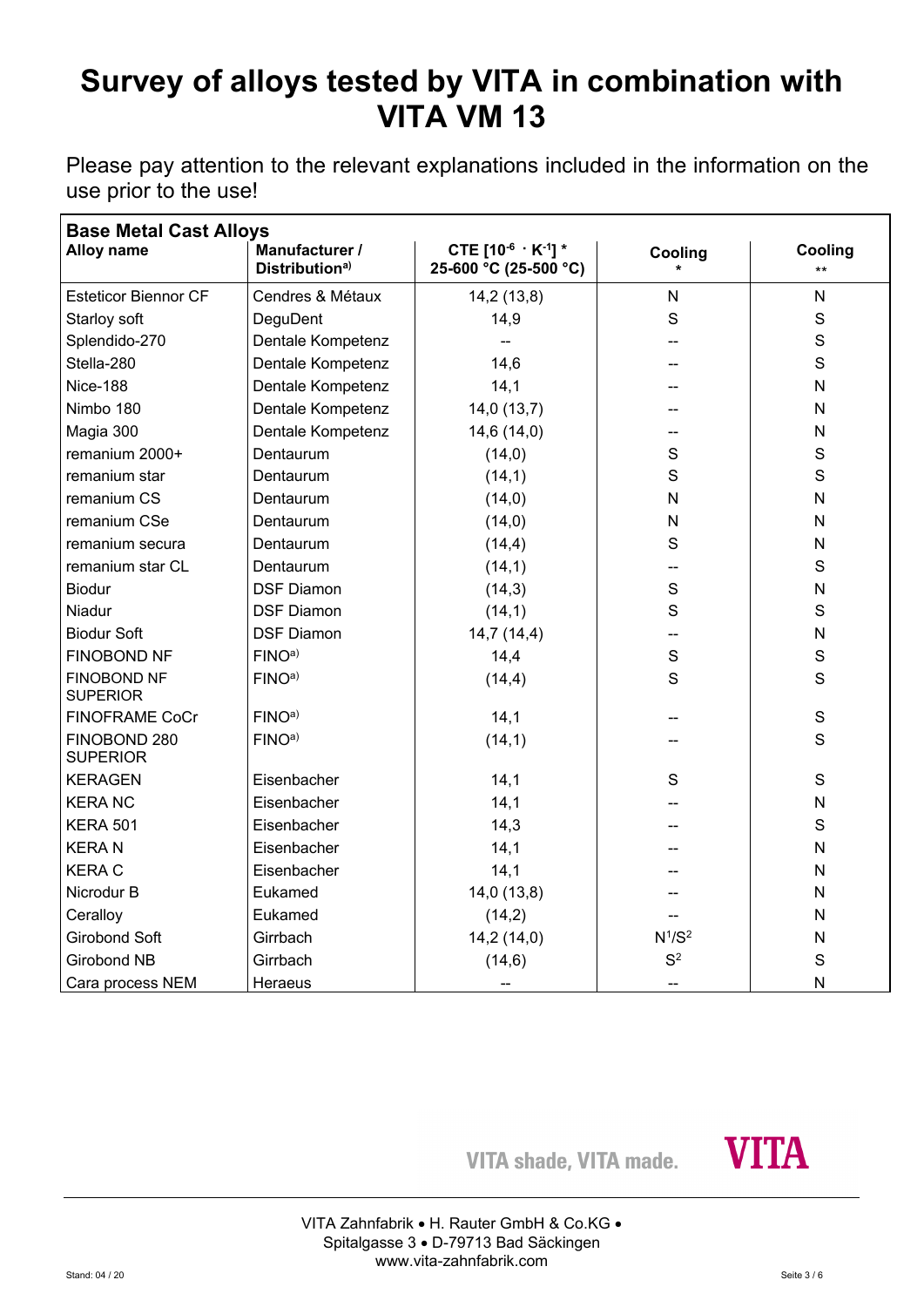Please pay attention to the relevant explanations included in the information on the use prior to the use!

| <b>Base Metal Cast Alloys</b> |                                              |                                                                      |              |                  |  |
|-------------------------------|----------------------------------------------|----------------------------------------------------------------------|--------------|------------------|--|
| <b>Alloy name</b>             | Manufacturer /<br>Distribution <sup>a)</sup> | CTE $[10^{-6} \cdot K^{-1}]$ *<br>25-600 °C (25-500<br>$^{\circ}$ C) | Cooling      | Cooling<br>$***$ |  |
| I Bond NF                     | Interdent                                    | 14,0 (13,9)                                                          |              | S                |  |
| I Bond 02                     | Interdent                                    | 14,0(13,9)                                                           |              | N                |  |
| Lukachrom C                   | Lukadent                                     | 14,0(13,9)                                                           |              | N                |  |
| Lukachrom N                   | Lukadent                                     | 14,4 (13,9)                                                          |              | N                |  |
| Lukachrom FH                  | Lukadent                                     | 14,4(14,7)                                                           |              | N                |  |
| Durabond                      | Matech                                       | 13,8-14,0                                                            | N            | N                |  |
| Hi Bond                       | Matech                                       | 14,1                                                                 | N            | $\mathsf{N}$     |  |
| Hi Bond Plus                  | Matech                                       | 14,2                                                                 | $\mathsf{N}$ | $\mathsf{N}$     |  |
| <b>Magnum Nitens</b>          | Mesa                                         | 14,7(14,5)                                                           | $N/S***$     | S                |  |
| Magnum Clarum                 | Mesa                                         | 14,0(13,7)                                                           |              | N                |  |
| Magnum Lucens                 | Mesa                                         | 14,8(14,6)                                                           |              | N                |  |
| Magnum Fulgens                | Mesa                                         | 14,9(14,4)                                                           |              | S                |  |
| Magnum Ceramic Co             | Mesa                                         | 14,6(14,1)                                                           |              | S                |  |
| Magnum Ceramic S              | Mesa                                         | 14,1(13,7)                                                           |              | $\mathsf{N}$     |  |
| <b>PX C60</b>                 | PX Précinox SA                               | 14,4(14,1)                                                           |              | N                |  |
| Okta-C                        | SAE Dentala)                                 | (14,3)                                                               |              | $\mathsf{S}$     |  |
| Oralium Ceramic               | <b>SAFINA</b>                                | 14,2(14,0)                                                           |              | $\mathsf{S}$     |  |
| Microlit isi                  | Schütz                                       | 14,1                                                                 |              | $\mathbf S$      |  |
| <b>SHERIDIUM</b>              | <b>SHERA</b>                                 | 14,5                                                                 | S            | S                |  |
| <b>SHERADENT</b>              | <b>SHERA</b>                                 | 14,5                                                                 | N            | N                |  |
| SHERAALLOY-E                  | <b>SHERA</b>                                 | 14,8                                                                 | $\mathsf S$  | $\mathsf S$      |  |
| <b>Keralloy KB</b>            | <b>SILADENT</b>                              | 14,6(14,1)                                                           | S            | S                |  |
| Keralloy ECO                  | <b>SILADENT</b>                              | 14,2(14,0)                                                           | S            | S                |  |
| Keramic CO NP 1               | <b>SODIDENT</b>                              | 14,1                                                                 |              | $\mathsf{N}$     |  |
| Keramic NI NP 3               | <b>SODIDENT</b>                              | 14,1                                                                 |              | N                |  |
| <b>Starbond COS</b>           | S&S Scheftner                                | 14,0                                                                 |              | N                |  |
| Starbond NI                   | S&S Scheftner                                | 14,0                                                                 |              | $\mathsf{N}$     |  |

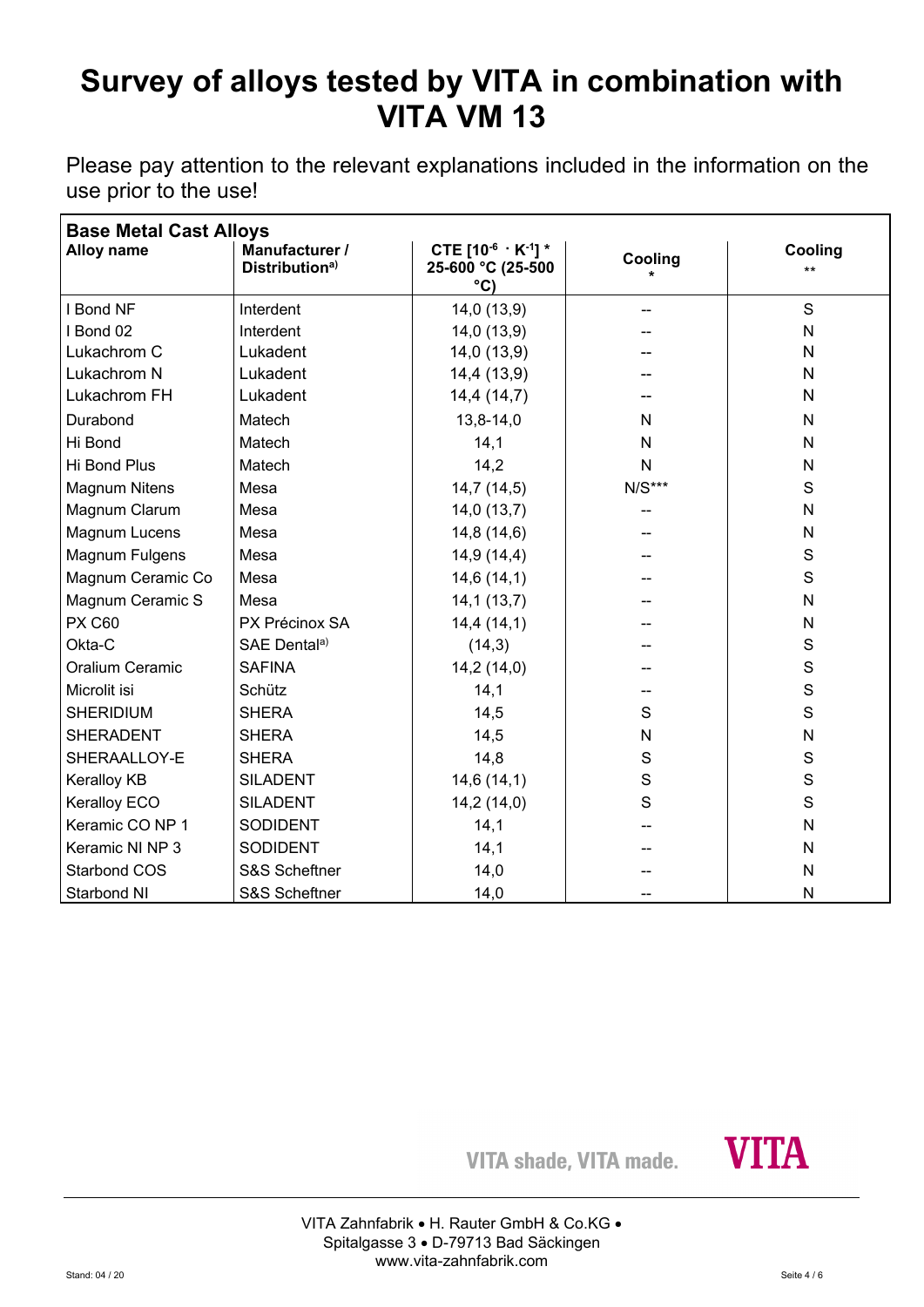Please pay attention to the relevant explanations included in the information on the use prior to the use!

| <b>Base Metal Discs</b>                                    |                                              |                                                            |         |                  |  |
|------------------------------------------------------------|----------------------------------------------|------------------------------------------------------------|---------|------------------|--|
| Alloy name                                                 | Manufacturer /<br>Distribution <sup>a)</sup> | CTE $[10^{-6} \cdot K^{-1}]$ *<br>25-600 °C (25-500<br>°CI | Cooling | Cooling<br>$***$ |  |
| Stella CAM                                                 | Dentale Kompetenz                            | 14,6(14,1)                                                 |         | S                |  |
| Magia CAM                                                  | Dentale Kompetenz                            | 14,6(14,0)                                                 |         | N                |  |
| Remanium Star                                              | Dentaurum                                    | (14,1)                                                     | S       | S                |  |
| Keragen                                                    | Eisenbacher                                  | 14,1                                                       | S       | S                |  |
| Coron                                                      | Etkon                                        | (14,1)                                                     | S       | N                |  |
| <b>InCoris</b>                                             | infiniDent <sup>a)</sup>                     |                                                            |         | S                |  |
| <b>DISKBOND NF</b>                                         | Interdent                                    |                                                            |         | N                |  |
| NobelProcera Base<br><b>Metal Alloy Cobalt</b><br>Chromium | Nobel Biocare                                | (14,1)                                                     |         | S                |  |
| Zenotec NP                                                 | Wieland                                      | (14,4)                                                     |         | N                |  |
| Chrom-Cobalt                                               | Zirkonzahn                                   | (14,1)                                                     |         | S                |  |
| Coritec CoCr                                               | $Imes-Icorea$                                |                                                            |         | S                |  |
| KeraDisc-New                                               | Eisenbacher                                  | 14,1(14,5)                                                 |         | S                |  |
| Compartis                                                  | DeguDent                                     | 14,3(14,6)                                                 |         | S                |  |
| <b>Starbond Easy Disc</b>                                  | <b>S&amp;S Scheftner</b>                     | 14,6(14,3)                                                 |         | S <sup>3</sup>   |  |
| Mogucera C Disc                                            | S&S Scheftner                                | 14,8 (14,5)                                                |         | S                |  |

| <b>Base Metal, laser sintered</b>       |                                              |                                                         |         |                  |  |
|-----------------------------------------|----------------------------------------------|---------------------------------------------------------|---------|------------------|--|
| Alloy name                              | Manufacturer /<br>Distribution <sup>a)</sup> | CTE $[10^{-6} \cdot K^{-1}]$ *<br>25-600 °C (25-500 °C) | Cooling | Cooling<br>$***$ |  |
| <b>Remanium Star</b>                    | Dentaurum                                    | (14,1)                                                  |         | S                |  |
| <b>EOS CoCr SP2</b>                     | EOS.                                         | 14, 2-14, 5 (13, 9-14, 3)                               | S       | S                |  |
| Wirocer plus                            | Bego                                         | 14,0(13,8)                                              | N       | N                |  |
| Starbond Easy Powder 30   S&S Scheftner |                                              | 14,7(14,5)                                              |         | S <sup>3</sup>   |  |
| Starbond CoS Powder 30 S&S Scheftner    |                                              | $14,0(-)$                                               |         | S                |  |

| <b>Base Metal densely sintered</b> |                                              |                                                             |         |                  |  |
|------------------------------------|----------------------------------------------|-------------------------------------------------------------|---------|------------------|--|
| <b>Alloy name</b>                  | Manufacturer /<br>Distribution <sup>a)</sup> | CTE $[10^{-6} \cdot K^{-1}]$ *<br>$[25-600 °C (25-500 °C)]$ | Cooling | Cooling<br>$***$ |  |
| Ceramill Sintron                   | Amann Girrbach                               | 14,4(14,1)                                                  |         |                  |  |
| InCoris CC                         | Sirona a)                                    |                                                             | $ -$    |                  |  |
| Sintermetall                       | Zirkonzahn                                   | --                                                          | $ -$    | C.               |  |

**\*** according to the information of the alloy manufacturers **\*\*** based on sample tests performed by VITA

there are no details from the alloy manufacturer available

<sup>1)</sup> up to 3 units normal cooling **2** more than 3 units slow cooling <sup>3)</sup> only in combination with Non-Precious Bonder <sup>3)</sup> only in combination with Non Precious Bonder<br><sup>a)</sup> Distribution

**Cooling:** F = fast N = normal S = slow

**VITA shade, VITA made.** 



VITA Zahnfabrik • H. Rauter GmbH & Co.KG • Spitalgasse 3 D-79713 Bad Säckingen www.vita-zahnfabrik.com